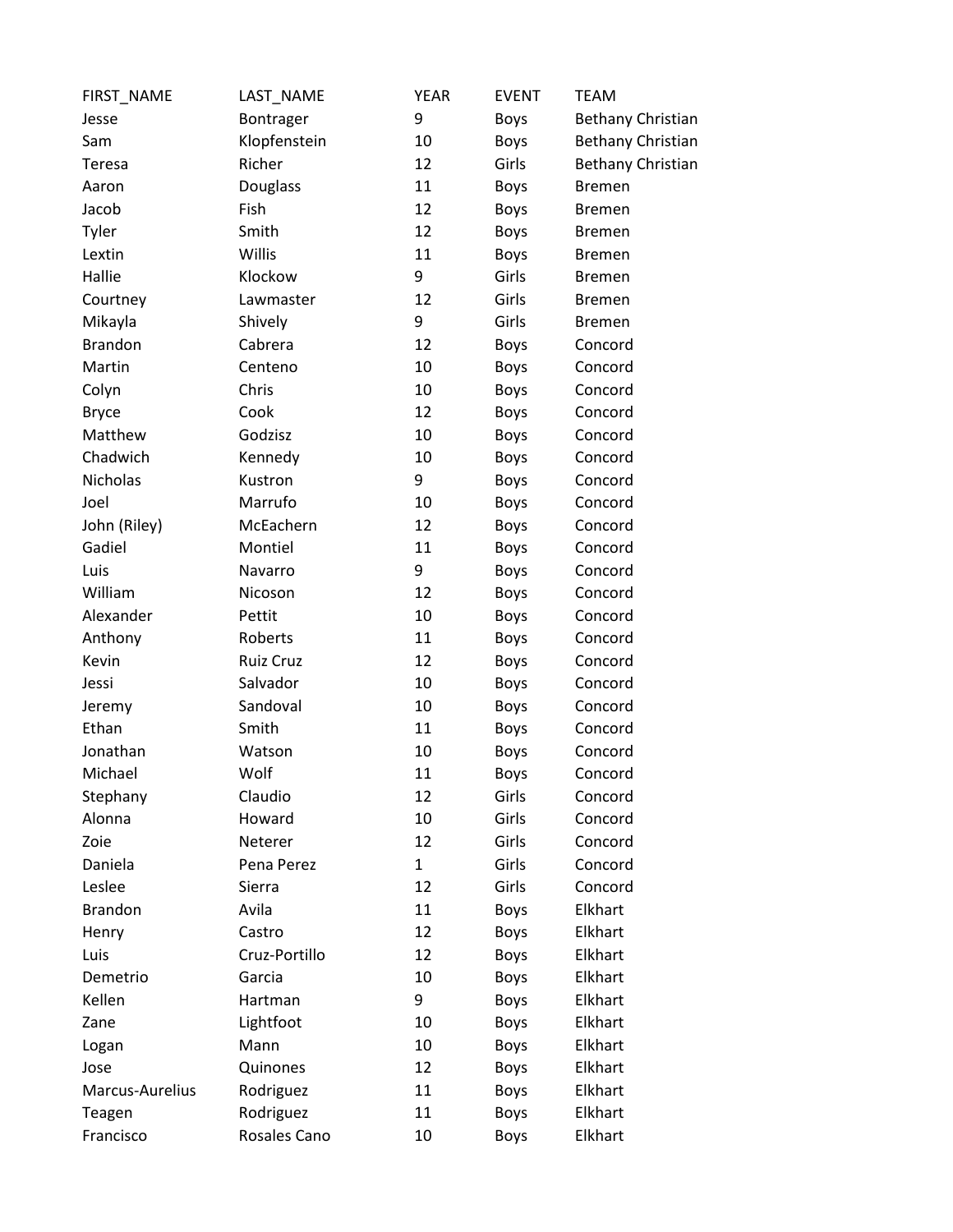| David         | Stansbury      | 11 | Boys        | Elkhart                          |
|---------------|----------------|----|-------------|----------------------------------|
| Owen          | Swinehart      | 10 | Boys        | Elkhart                          |
| Angel         | Vazquez-Galvez | 10 | <b>Boys</b> | Elkhart                          |
| Connor        | Willis         | 11 | Boys        | Elkhart                          |
| Jacob         | Windy          | 10 | Boys        | Elkhart                          |
| Willy         | Zaldivar       | 11 | <b>Boys</b> | Elkhart                          |
| Ashlyn        | Anderson       | 9  | Girls       | Elkhart                          |
| Kailey        | Gregg          | 11 | Girls       | Elkhart                          |
| Emma          | Hodges         | 11 | Girls       | Elkhart                          |
| Adley         | Keim           | 10 | Girls       | Elkhart                          |
| Claudia       | <b>Morales</b> | 11 | Girls       | Elkhart                          |
| Lizie         | Quintano       | 10 | Girls       | Elkhart                          |
| <b>Brooke</b> | Richardson     | 11 | Girls       | Elkhart                          |
| Irie          | Roll           | 12 | Girls       | Elkhart                          |
| Gabby         | Scott          | 12 | Girls       | Elkhart                          |
| Meleena       | Stukel         | 12 | Girls       | Elkhart                          |
| Rachel        | Terrell        | 11 | Girls       | Elkhart                          |
| Savannah      | Thomas         | 9  | Girls       | Elkhart                          |
| Elise         | Walker         | 9  | Girls       | Elkhart                          |
| Carlie        | Webber         | 11 | Girls       | Elkhart                          |
| Luis          | <b>Bueno</b>   | 12 | Boys        | Elkhart Christian Academy        |
| Ben           | Lester         | 12 | Boys        | <b>Elkhart Christian Academy</b> |
| Tony          | Maxwell        | 11 | Boys        | Elkhart Christian Academy        |
| Luke          | Schramm        | 10 | Boys        | Elkhart Christian Academy        |
| Emma          | Gruet          | 11 | Girls       | <b>Elkhart Christian Academy</b> |
| Zachariah     | Miller         | 10 | Boys        | Fairfield                        |
| Ava           | Bontrager      | 10 | Girls       | Fairfield                        |
| Makayla       | Culp           | 10 | Girls       | Fairfield                        |
| Delana        | Geiger         | 10 | Girls       | Fairfield                        |
| Annelise      | Green          | 9  | Girls       | Fairfield                        |
| Chynzie       | Howell         | 10 | Girls       | Fairfield                        |
| Kaitlyn       | Kuhn           | 9  | Girls       | Fairfield                        |
| Abigail       | Shearer        | 9  | Girls       | Fairfield                        |
| Madelyn       | Yoder          | 12 | Girls       | Fairfield                        |
| <b>Blake</b>  | Malstaff       | 11 | Boys        | Glenn                            |
| Adam          | Martin         | 12 | Boys        | Glenn                            |
| Jordan        | Basham         | 12 | Girls       | Glenn                            |
| Katelynn'     | <b>Braun</b>   | 11 | Girls       | Glenn                            |
| Grace         | Hildreth       | 9  | Girls       | Glenn                            |
| Olesya        | Indeikina      | 12 | Girls       | Glenn                            |
| Eliana        | Lang           | 9  | Girls       | Glenn                            |
| Seja          | Lang           | 12 | Girls       | Glenn                            |
| Haley         | Vermillion     | 11 | Girls       | Glenn                            |
| <b>Brady</b>  | Abney          | 9  | <b>Boys</b> | Goshen                           |
| Jocsan        | Barahona       | 12 | Boys        | Goshen                           |
| Oliver        | <b>Biek</b>    | 10 | <b>Boys</b> | Goshen                           |
| Tommy         | Claxton        | 10 | Boys        | Goshen                           |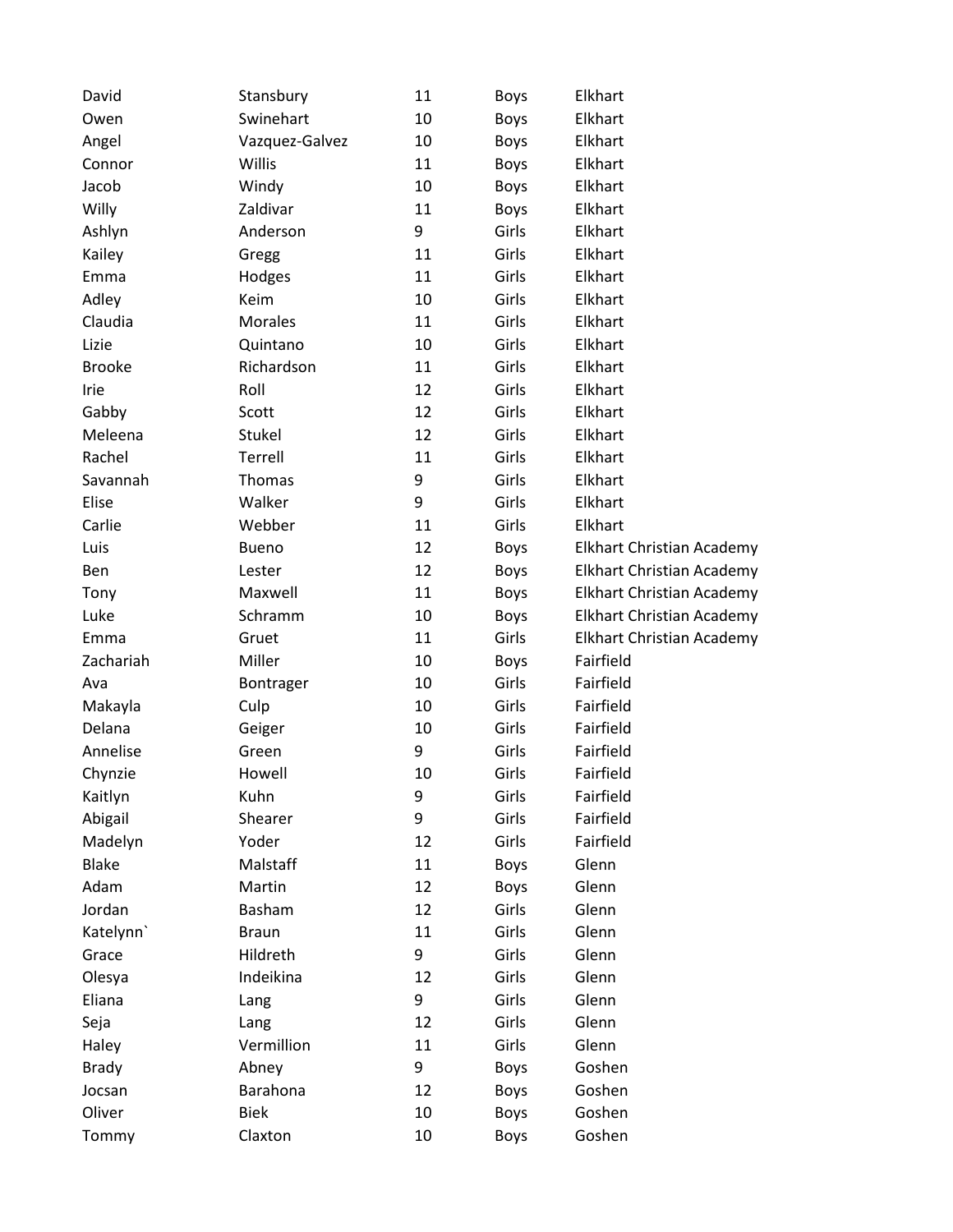| Ryan      | Diaz             | 12 | <b>Boys</b> | Goshen    |
|-----------|------------------|----|-------------|-----------|
| David     | Dominguez        | 10 | <b>Boys</b> | Goshen    |
| Jackson   | Gaby             | 11 | <b>Boys</b> | Goshen    |
| Logan     | Harkenrider      | 11 | Boys        | Goshen    |
| Angel     | Hernandez        | 11 | <b>Boys</b> | Goshen    |
| Drew      | Hogan            | 11 | Boys        | Goshen    |
| Cole      | Johnston         | 11 | <b>Boys</b> | Goshen    |
| Alex      | Lopez            | 9  | <b>Boys</b> | Goshen    |
| Adrian    | Mora             | 11 | Boys        | Goshen    |
| Jacob     | Near             | 12 | <b>Boys</b> | Goshen    |
| Jose      | Sanchez          | 11 | <b>Boys</b> | Goshen    |
| Michael   | Smith            | 11 | Boys        | Goshen    |
| Matthew   | Snyder           | 12 | <b>Boys</b> | Goshen    |
| Tyler     | Wiese            | 11 | <b>Boys</b> | Goshen    |
| Kassidy   | <b>Bestul</b>    | 12 | Girls       | Goshen    |
| Micaela   | Corbin           | 9  | Girls       | Goshen    |
| Nataly    | Esqueda          | 11 | Girls       | Goshen    |
| Marleny   | Garcia Juarez    | 12 | Girls       | Goshen    |
| Sophia    | Koshmider        | 12 | Girls       | Goshen    |
| Almudena  | Menendez-Jimenez | 12 | Girls       | Goshen    |
| Ky'Anna   | <b>Miles</b>     | 9  | Girls       | Goshen    |
| Mary      | Pedraza-Juarez   | 9  | Girls       | Goshen    |
| Alexia    | Potter           | 12 | Girls       | Goshen    |
| Vanessa   | Santos           | 9  | Girls       | Goshen    |
| Mara      | Schrock          | 10 | Girls       | Goshen    |
| Jackie    | <b>Sixtos</b>    | 9  | Girls       | Goshen    |
| Rylee     | Weishaupt        | 11 | Girls       | Goshen    |
| Carly     | Yoder            | 11 | Girls       | Goshen    |
| Sophia    | Yordy            | 11 | Girls       | Goshen    |
| Nathan    | Leighton         | 10 | <b>Boys</b> | Jimtown   |
| Mark      | Crooks           | 12 | <b>Boys</b> | Mishawaka |
| Troy      | Crooks           | 12 | Boys        | Mishawaka |
| Ryan      | Hoopingarner     | 11 | <b>Boys</b> | Mishawaka |
| Dakota    | Jozwiak          | 10 | <b>Boys</b> | Mishawaka |
| Jonas     | Knorr            | 11 | Boys        | Mishawaka |
| Toby      | Quintana         | 9  | <b>Boys</b> | Mishawaka |
| Jonathan  | Rogers           | 10 | Boys        | Mishawaka |
| Justin    | Szajko           | 11 | <b>Boys</b> | Mishawaka |
| Shambaugh | <b>Bailee</b>    | 12 | Girls       | Mishawaka |
| Sarah     | Beshara          | 11 | Girls       | Mishawaka |
| Abrielle  | <b>Flick</b>     | 10 | Girls       | Mishawaka |
| Kaitlynn  | Kruger           | 12 | Girls       | Mishawaka |
| Camryn    | Long             | 10 | Girls       | Mishawaka |
| Jada      | Rogers           | 9  | Girls       | Mishawaka |
| Natalie   | Scott            | 12 | Girls       | Mishawaka |
| Jillian   | Waelbroeck       | 9  | Girls       | Mishawaka |
| Rachel    | Williams         | 12 | Girls       | Mishawaka |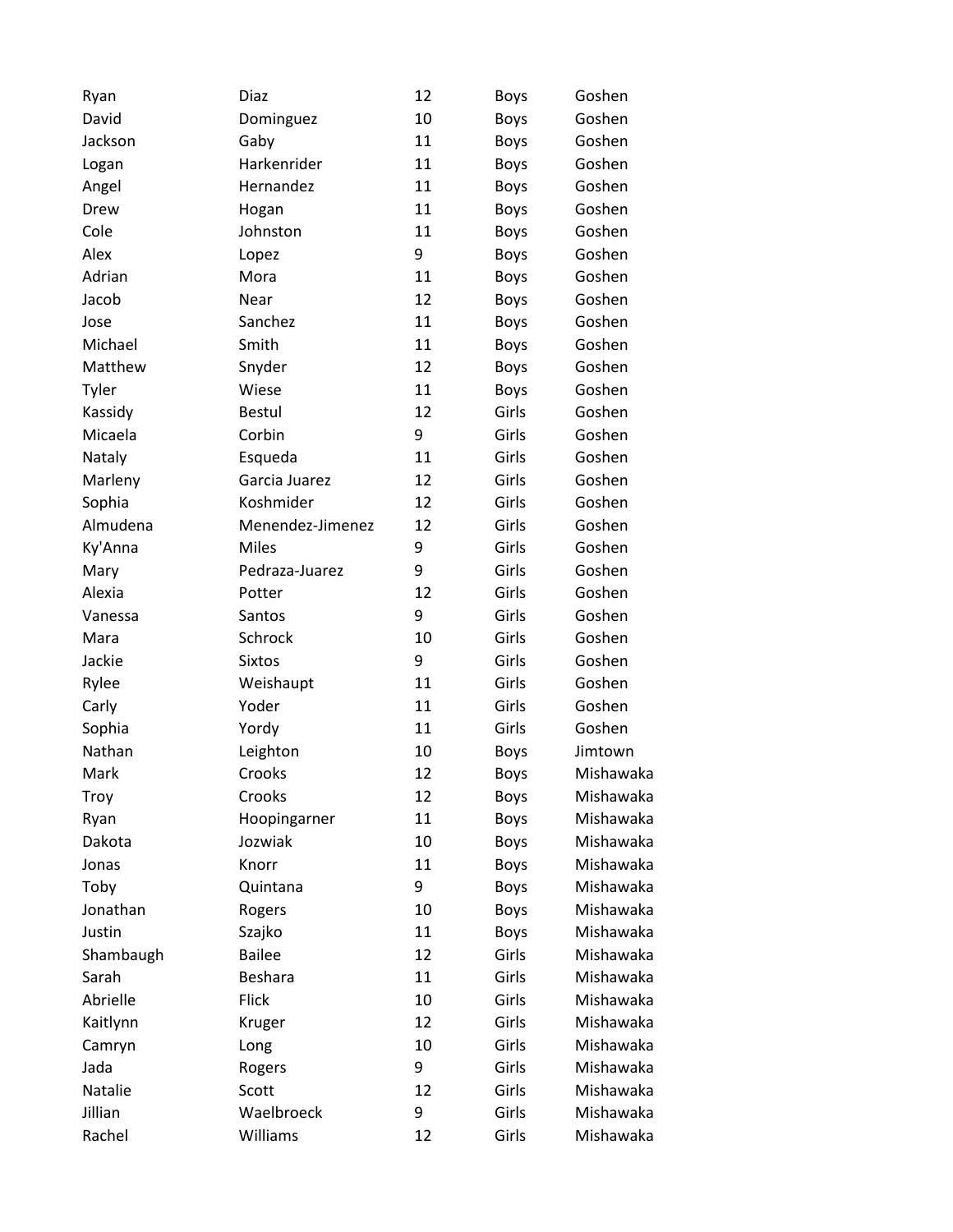| Benjamin       | <b>Balderas</b> | 12 | <b>Boys</b> | Mishawaka Marian |
|----------------|-----------------|----|-------------|------------------|
| Ricardo        | Ramirez-Quijada | 11 | Boys        | Mishawaka Marian |
| Stephen        | Rice            | 11 | Boys        | Mishawaka Marian |
| Katharine      | <b>Becker</b>   | 9  | Girls       | Mishawaka Marian |
| Isabella       | Carles          | 10 | Girls       | Mishawaka Marian |
| Amelia         | Cerney          | 9  | Girls       | Mishawaka Marian |
| Neveah         | Foster          | 10 | Girls       | Mishawaka Marian |
| Nadalyn        | Gerwells        | 10 | Girls       | Mishawaka Marian |
| Sam            | Legge           | 9  | Girls       | Mishawaka Marian |
| Lily           | <b>Stevens</b>  | 9  | Girls       | Mishawaka Marian |
| Angela         | Thomas          | 10 | Girls       | Mishawaka Marian |
| Deirdre        | Tomasek         | 9  | Girls       | Mishawaka Marian |
| Austin         | Abelseth        | 10 | <b>Boys</b> | Northridge       |
| Carter         | Adams           | 9  | <b>Boys</b> | Northridge       |
| Graysen        | <b>Beasley</b>  | 9  | <b>Boys</b> | Northridge       |
| Josiah         | <b>Dyck</b>     | 11 | Boys        | Northridge       |
| Andrew         | Eichstadt       | 12 | <b>Boys</b> | Northridge       |
| Matt           | Friesner        | 11 | <b>Boys</b> | Northridge       |
| David          | Gingerich       | 9  | Boys        | Northridge       |
| <b>Brendan</b> | Gleim           | 11 | Boys        | Northridge       |
| Will           | Knox            | 10 | Boys        | Northridge       |
| Jovi           | Martin          | 9  | <b>Boys</b> | Northridge       |
| <b>Bryce</b>   | McMann          | 12 | <b>Boys</b> | Northridge       |
| Andrew         | Miller          | 12 | Boys        | Northridge       |
| David          | Miller          | 9  | Boys        | Northridge       |
| Jaxon          | Miller          | 10 | Boys        | Northridge       |
| Jack           | Moore           | 11 | <b>Boys</b> | Northridge       |
| Nathan         | Perez           | 11 | Boys        | Northridge       |
| <b>Brock</b>   | Reschly         | 10 | Boys        | Northridge       |
| Maxwell        | Rickly          | 9  | <b>Boys</b> | Northridge       |
| Trevin         | Schlabach       | 9  | <b>Boys</b> | Northridge       |
| Jon            | Spicher         | 10 | <b>Boys</b> | Northridge       |
| Tamenech       | <b>Baylis</b>   | 10 | Girls       | Northridge       |
| Monserrat      | Garcia          | 12 | Girls       | Northridge       |
| Haylee         | Hile            | 10 | Girls       | Northridge       |
| Ella           | Hoefer          | 11 | Girls       | Northridge       |
| <b>Brianna</b> | Jones           | 9  | Girls       | Northridge       |
| Keeton         | LeBaron         | 12 | Girls       | Northridge       |
| Emma           | Long            | 10 | Girls       | Northridge       |
| Delaney        | Lopez Martinez  | 11 | Girls       | Northridge       |
| Kylie          | McMann          | 10 | Girls       | Northridge       |
| Taylor         | Owens           | 9  | Girls       | Northridge       |
| Clare          | Ritchie         | 11 | Girls       | Northridge       |
| Karsyn         | Smaka           | 10 | Girls       | Northridge       |
| Hayley         | Troyer          | 11 | Girls       | Northridge       |
| Owen           | Allen           | 9  | Boys        | NorthWood        |
| <b>Bereket</b> | Bennett         | 9  | Boys        | NorthWood        |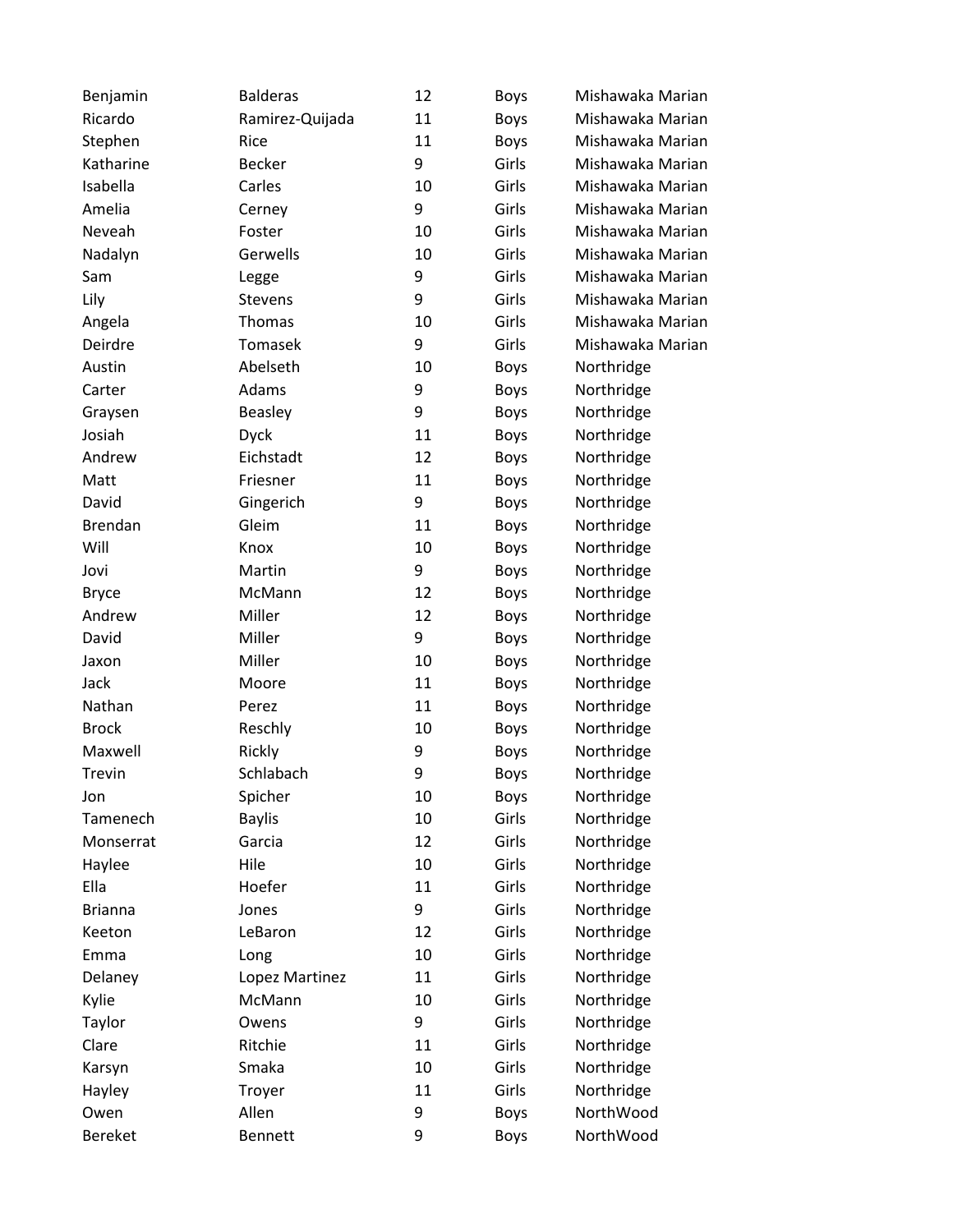| Jordan           | <b>Burden</b>    | 10 | <b>Boys</b> | NorthWood |
|------------------|------------------|----|-------------|-----------|
| Cole             | <b>Davies</b>    | 10 | Boys        | NorthWood |
| Austin           | Escamilla        | 12 | Boys        | NorthWood |
| <b>Brady</b>     | Hartman          | 10 | <b>Boys</b> | NorthWood |
| Eric             | Hochstetler      | 12 | <b>Boys</b> | NorthWood |
| <b>Brady</b>     | Hunsberger       | 11 | Boys        | NorthWood |
| Owen             | Miller           | 10 | Boys        | NorthWood |
| Jordan           | Mitschelen       | 12 | Boys        | NorthWood |
| Reid             | Nunemaker        | 12 | Boys        | NorthWood |
| Markuz           | Piercy           | 10 | <b>Boys</b> | NorthWood |
| lan              | Raasch           | 10 | <b>Boys</b> | NorthWood |
| Jacob            | Raasch           | 12 | Boys        | NorthWood |
| <b>Drake</b>     | Risser           | 11 | <b>Boys</b> | NorthWood |
| Preston          | Roa              | 12 | Boys        | NorthWood |
| Nate             | Rulli            | 12 | <b>Boys</b> | NorthWood |
| Sam              | Schlatter        | 12 | Boys        | NorthWood |
| Grady            | Stevenson        | 11 | Boys        | NorthWood |
| <b>Titus</b>     | Stutsman         | 11 | <b>Boys</b> | NorthWood |
| Jonathan         | Towler           | 9  | <b>Boys</b> | NorthWood |
| Emilie           | Allen            | 11 | Girls       | NorthWood |
| Reagan           | Austrip          | 10 | Girls       | NorthWood |
| Reese            | Barhydt          | 12 | Girls       | NorthWood |
| MacKenzie        | <b>Brewer</b>    | 11 | Girls       | NorthWood |
| Kaitlin          | <b>Burden</b>    | 11 | Girls       | NorthWood |
| Cassie           | Hunsberger       | 9  | Girls       | NorthWood |
| <b>Britton</b>   | Jesse            | 9  | Girls       | NorthWood |
| Jenna            | Markham          | 11 | Girls       | NorthWood |
| Sydney           | Prenkert         | 9  | Girls       | NorthWood |
| Riley            | Price            | 9  | Girls       | NorthWood |
| Samantha         | Quinn            | 11 | Girls       | NorthWood |
| Savannah         | Slone            | 9  | Girls       | NorthWood |
| <b>Bridgette</b> | Stutsman         | 9  | Girls       | NorthWood |
| Abigail          | Vorhis           | 12 | Girls       | NorthWood |
| Benjamin         | Boardley         | 12 | <b>Boys</b> | Penn      |
| Owen             | <b>Boverhuis</b> | 10 | Boys        | Penn      |
| Matthew          | Chapple          | 12 | <b>Boys</b> | Penn      |
| Mikel            | Cox              | 9  | <b>Boys</b> | Penn      |
| Taylor           | Cussen           | 12 | <b>Boys</b> | Penn      |
| Christopher      | Durrell          | 12 | Boys        | Penn      |
| Caleb            | Evans            | 12 | <b>Boys</b> | Penn      |
| Evan             | Futa             | 12 | <b>Boys</b> | Penn      |
| Thomas           | Galiher          | 9  | <b>Boys</b> | Penn      |
| Nolan            | Geisel           | 9  | <b>Boys</b> | Penn      |
| Samik            | Ghosh            | 12 | Boys        | Penn      |
| William          | Halicki          | 10 | Boys        | Penn      |
| Jason            | Juarez           | 10 | <b>Boys</b> | Penn      |
| Carter           | Kaser            | 11 | Boys        | Penn      |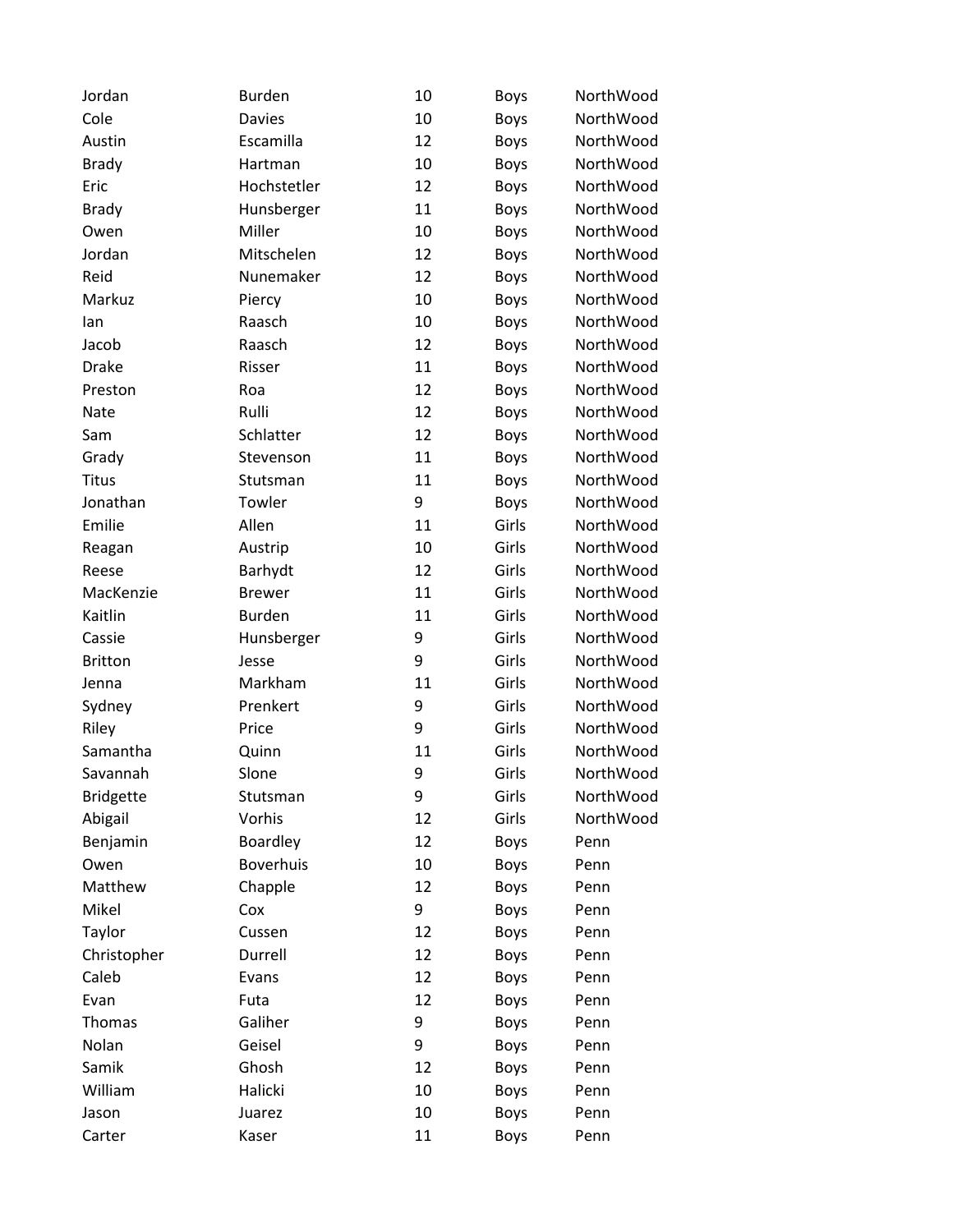| Hudson          | Kaser          | 9  | <b>Boys</b> | Penn |
|-----------------|----------------|----|-------------|------|
| Mason           | Lower          | 10 | Boys        | Penn |
| Brayden         | Mammolenti     | 10 | <b>Boys</b> | Penn |
| <b>Bryce</b>    | Marling        | 10 | <b>Boys</b> | Penn |
| Owen            | McFarland      | 10 | <b>Boys</b> | Penn |
| William         | Mickelson      | 9  | <b>Boys</b> | Penn |
| <b>Brennan</b>  | Miller         | 9  | <b>Boys</b> | Penn |
| <b>Brandon</b>  | Mueller        | 9  | <b>Boys</b> | Penn |
| Declan          | O'Donnell      | 10 | <b>Boys</b> | Penn |
| Ethan           | Olson          | 10 | <b>Boys</b> | Penn |
| Elijah          | Poorman        | 10 | <b>Boys</b> | Penn |
| Dillon          | Pottschmidt    | 12 | <b>Boys</b> | Penn |
| Nathan          | Pratt          | 10 | <b>Boys</b> | Penn |
| <b>Nicholas</b> | Probst         | 10 | <b>Boys</b> | Penn |
| Mariano         | Retzloff       | 11 | <b>Boys</b> | Penn |
| Joseph          | Rutten         | 11 | <b>Boys</b> | Penn |
| <b>Noah</b>     | Schafer        | 9  | Boys        | Penn |
| Ethan           | Sheppard       | 10 | <b>Boys</b> | Penn |
| Xander          | Snavely        | 9  | <b>Boys</b> | Penn |
| Alexander       | Trump          | 10 | <b>Boys</b> | Penn |
| Kotaro          | Tsuji          | 10 | <b>Boys</b> | Penn |
| Matthew         | Voor           | 10 | <b>Boys</b> | Penn |
| Alexander       | Weston         | 10 | <b>Boys</b> | Penn |
| Sobia           | Ahmed          | 10 | Girls       | Penn |
| Laura           | <b>Berente</b> | 10 | Girls       | Penn |
| Katie           | Casbon         | 12 | Girls       | Penn |
| Molly           | Chapla         | 10 | Girls       | Penn |
| Morgan          | Collins        | 10 | Girls       | Penn |
| Maycie          | Cummings       | 9  | Girls       | Penn |
| Hannah          | Cussen         | 12 | Girls       | Penn |
| Kayla           | Edgerly        | 12 | Girls       | Penn |
| Mary            | Eubank         | 9  | Girls       | Penn |
| Morgan          | Gannon         | 11 | Girls       | Penn |
| Ava             | Gillis         | 12 | Girls       | Penn |
| Rachael         | Gindling       | 9  | Girls       | Penn |
| Sia             | Grewal         | 9  | Girls       | Penn |
| Kaylie          | Hanyzewski     | 9  | Girls       | Penn |
| Reagan          | Hoke           | 12 | Girls       | Penn |
| Mackenzie       | Holland        | 11 | Girls       | Penn |
| Paige           | Horsley        | 10 | Girls       | Penn |
| Nicole          | Jerzak         | 11 | Girls       | Penn |
| Yazmine         | Juarez         | 9  | Girls       | Penn |
| Greta           | Lannon         | 9  | Girls       | Penn |
| Gwyneth         | Lannon         | 10 | Girls       | Penn |
| Haley           | Makowski       | 12 | Girls       | Penn |
| Nicole          | Marshall       | 12 | Girls       | Penn |
| Virginia        | McCann         | 12 | Girls       | Penn |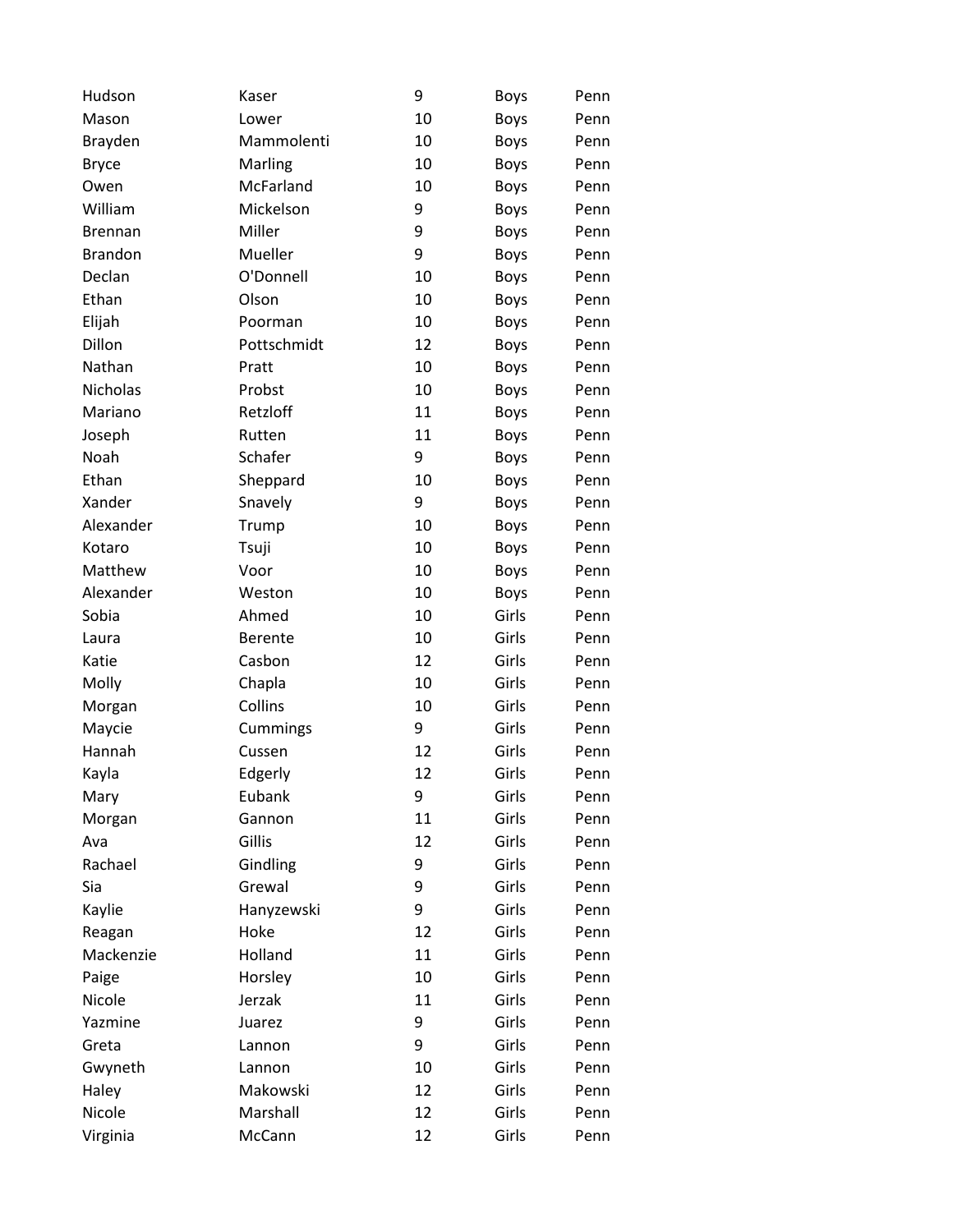| Olivia      | Metcalfe           | 9  | Girls       | Penn             |
|-------------|--------------------|----|-------------|------------------|
| Noralee     | Moock              | 9  | Girls       | Penn             |
| Teagan      | Oldfather          | 9  | Girls       | Penn             |
| Kassidy     | Pentelow           | 9  | Girls       | Penn             |
| Cecelia     | Pooler             | 11 | Girls       | Penn             |
| Olivia      | Potts              | 9  | Girls       | Penn             |
| Riley       | Pratt              | 12 | Girls       | Penn             |
| Linden      | Ransbottom         | 10 | Girls       | Penn             |
| Mia         | Rodriguez-Mejorada | 9  | Girls       | Penn             |
| Hannah      | Shely              | 12 | Girls       | Penn             |
| Julie       | Smith              | 11 | Girls       | Penn             |
| Sheela      | Soni               | 11 | Girls       | Penn             |
| Ellie       | Stabnik            | 9  | Girls       | Penn             |
| Abigail     | <b>Stevens</b>     | 10 | Girls       | Penn             |
| Aubrey      | Thomas             | 9  | Girls       | Penn             |
| Madeline    | Trybus             | 12 | Girls       | Penn             |
| Megan       | Ungerecht          | 12 | Girls       | Penn             |
| Evelyn      | Weaver             | 12 | Girls       | Penn             |
| Bol         | Agwick             | 9  | Boys        | South Bend Adams |
| Ngor        | Agwick             | 12 | <b>Boys</b> | South Bend Adams |
| Michael     | Camilleri          | 9  | Boys        | South Bend Adams |
| Cole        | Evans              | 11 | Boys        | South Bend Adams |
| Dylan       | Hockx              | 11 | Boys        | South Bend Adams |
| Isaac       | Howk               | 9  | Boys        | South Bend Adams |
| Alexander   | Macharaschwili     | 12 | Boys        | South Bend Adams |
| William     | Neubauer           | 12 | Boys        | South Bend Adams |
| Jackson     | Rancourt           | 12 | Boys        | South Bend Adams |
| Samuel      | Villagra Stanton   | 12 | Boys        | South Bend Adams |
| Hannah      | Connell            | 12 | Girls       | South Bend Adams |
| Lexi        | Lawwill            | 10 | Girls       | South Bend Adams |
| Delaney     | Packard            | 10 | Girls       | South Bend Adams |
| Addision    | Skube              | 10 | Girls       | South Bend Adams |
| Seth        | Horban             | 10 | Boys        | South Bend Clay  |
| Anna        | Borger             | 10 | Girls       | South Bend Clay  |
| Chan        | Agwick             | 12 | Boys        | South Bend Riley |
| Kevin       | Alcaraz            | 12 | Boys        | South Bend Riley |
| Christopher | Ashley             | 11 | Boys        | South Bend Riley |
| Michael     | <b>Burns</b>       | 12 | Boys        | South Bend Riley |
| Ryan        | <b>Burns</b>       | 11 | Boys        | South Bend Riley |
| Lucas       | Carpenter          | 10 | Boys        | South Bend Riley |
| Matthias    | Correa             | 9  | Boys        | South Bend Riley |
| Riley       | Fuerbringer        | 10 | Boys        | South Bend Riley |
| Luke        | Hanson-Phipps      | 11 | Boys        | South Bend Riley |
| Kevin       | Liddell            | 12 | <b>Boys</b> | South Bend Riley |
| Luis        | Martinez           | 12 | Boys        | South Bend Riley |
| Isiah       | Rivas              | 9  | Boys        | South Bend Riley |
| Ethan       | Vandezande         | 11 | Boys        | South Bend Riley |